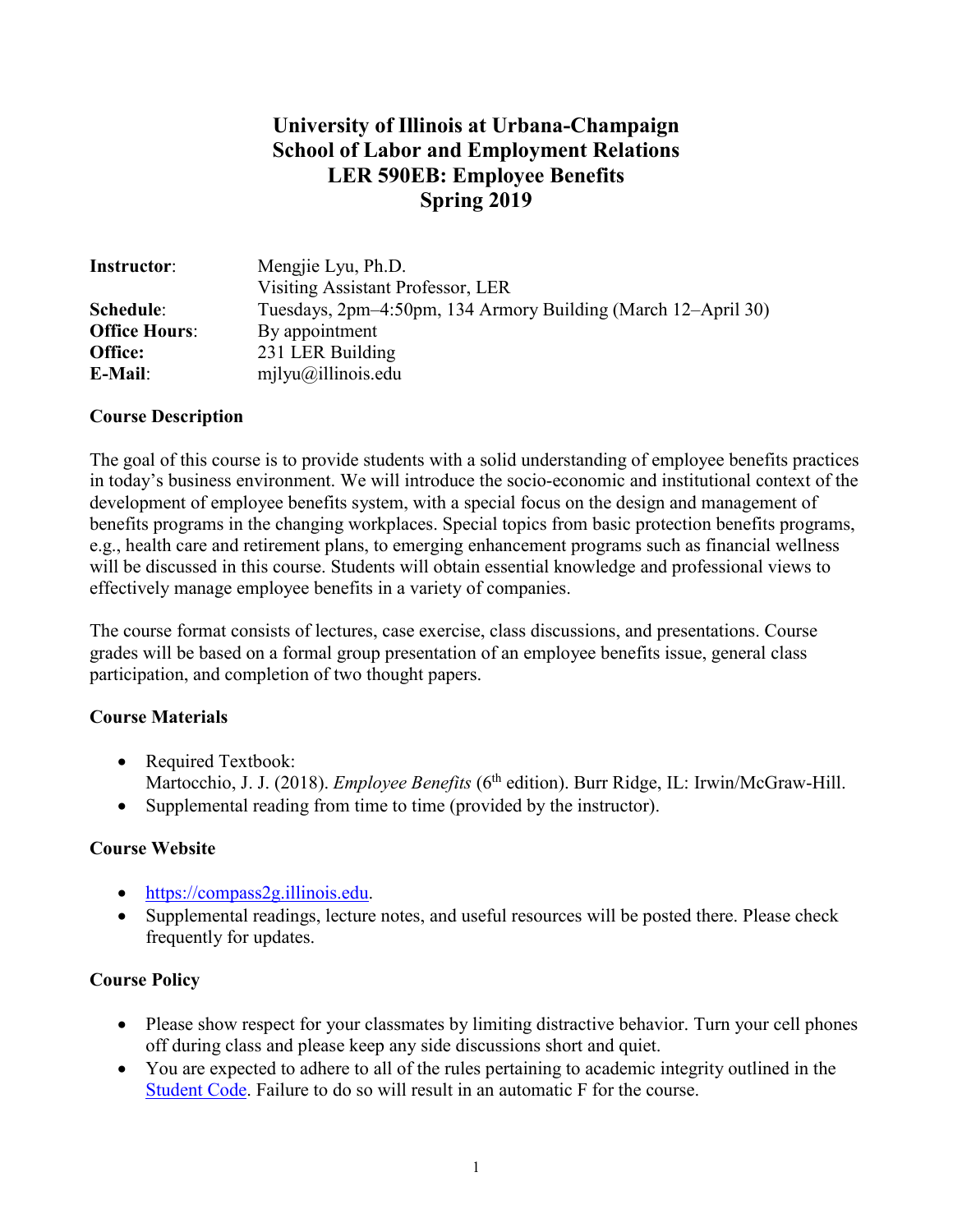- It is expected that each student will be courteous and respectful to all members of the class and will carry him or herself in an orderly manner for the entire duration of the course as outlined in the [Student Code.](http://studentcode.illinois.edu/)
- Regular class attendance and punctuality are expected.
- There will be a 20 percent grade reduction on any late assignments.

### **Special Accommodations**

If you have any condition, such as a physical or learning disability, which will make it difficult for you to carry out the work as it has been outlined or which will require special accommodations, please notify the instructor during the first week of the course with the appropriate written documentation. To contact the Division of Rehabilitation- Education Services (DRES), you may visit 1207 S. Oak St., Champaign, IL 61820, call (217) 333-1970, or email  $\frac{disability(0)$ illinois.edu.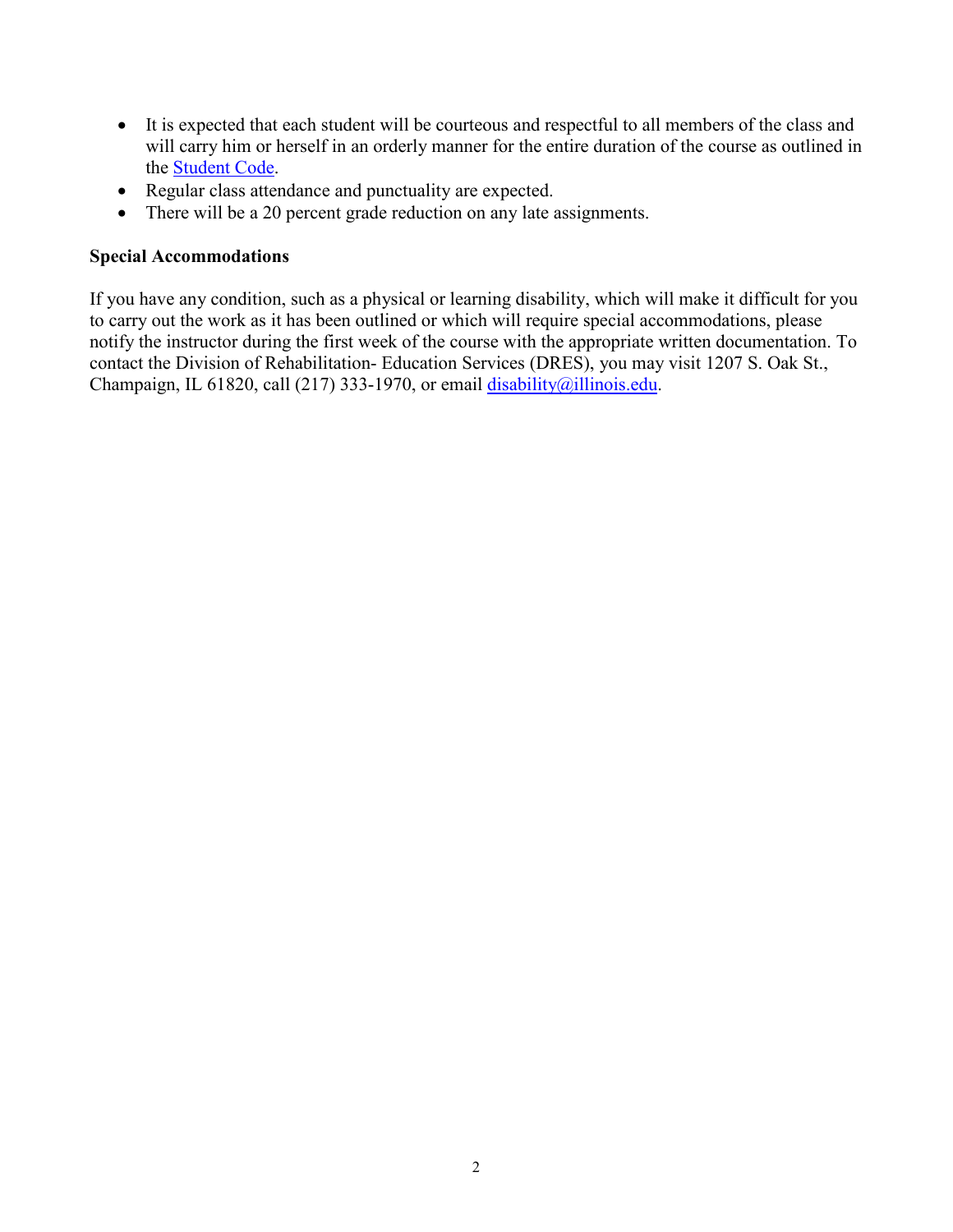### **Student Evaluation and Grading Scale**

| Thought papers $(2 \text{ at } 175 \text{ points each})$ :      | 35% (350 points)    |
|-----------------------------------------------------------------|---------------------|
| Class participation $(3 \text{ at } 100 \text{ points each})$ : | $30\%$ (300 points) |
| Team presentation of an employee benefits issue:                | 35% (350 points)    |

### **Total: 100% (1,000 points)**

### **Calculation of Course Grades**

| Grade       | <b>Points</b>                      |
|-------------|------------------------------------|
| A           | 95-100% of 1,000 points, and so on |
| $A-$        | 91-94.9%                           |
| $B+$        | 87-90.9%                           |
| B           | 83-86.9%                           |
| $B-$        | 80-82.9%                           |
| $C+$        | 77-79.9%                           |
| $\mathbf C$ | 73-76.9%                           |
| $C-$        | 70-72.9%                           |
| $D+$        | 67-69.9%                           |
| D           | 63-66.9%                           |
| D-          | 60-62.9%                           |
| F           | ${}<60\%$                          |

### **Thought Papers**

The purpose of the thought papers (there will be two) is to enable you to think over pressing issues in employee benefits (e.g., should the health care law be repealed?). In your paper, (a) take a position on the issue (e.g., I believe that the health care law should be repealed because the costs to small employers are too high...), and (b) provide rationale for your position, calling on outside sources to help substantiate your position. Base your presentation on 2 or 3 articles from HR practitioner publications (e.g., *HR Magazine*, published by the Society for Human Resource Management, *Benefits Quarterly*, published by the International Foundation of Employee Benefits, *Harvard Business Review*, published by Harvard Business Publishing), business periodicals (e.g., *Fortune*), or major newspapers (e.g., *New York Times*, *The Wall Street Journal*). Quantitative data from survey reports and recent research results are also encouraged to be used in the paper. Assume the role of an HR professional who is briefing his/her HR colleagues on a timely employee benefits topic. In the example, you would provide rationale for each point that you raise after the word "because" in (b).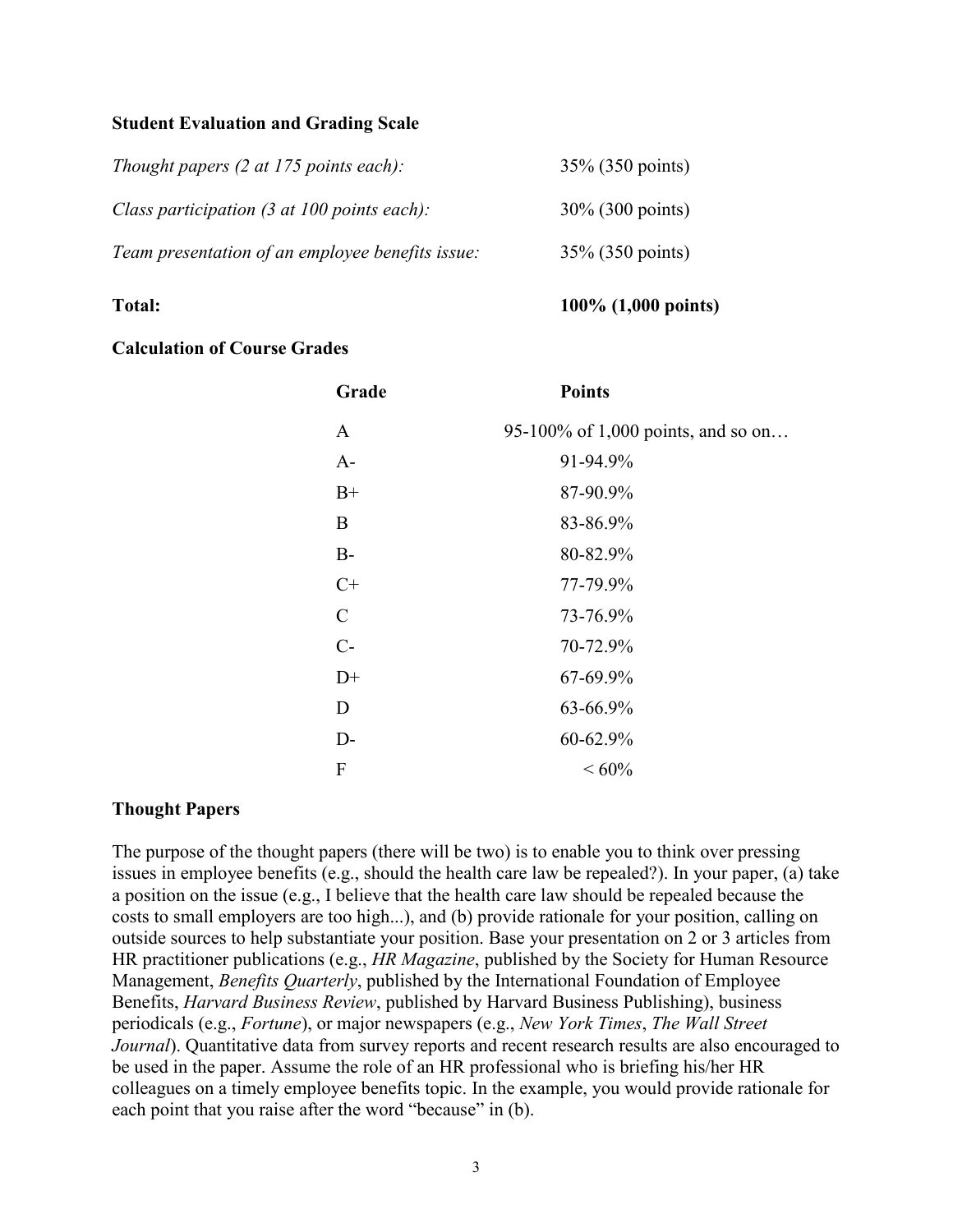Each thought paper should be about 3 pages (more than four pages is unacceptable) based on standard formatting (double spacing, 12 point font, and 1-inch margins all around). Listing of references does not count toward the page limit. I will hand out the issues to you at least two class sessions prior to the due dates of **April 9 and May 3**.

**Submission via Compass is required.** If technical problems occur, you can send your papers as an attachment to my email by the due date.

Each thought paper will be graded as follows: Meeting both criteria earn you 175 points; meeting only one of the criteria earns you 140 points; and, meeting none of the criteria earns you 0 points. The submission deadline will be **2pm** on the due dates. Not submitting your thought paper on time will result in a 20% deduction from your grade for each day late.

### **Class Participation**

**4 short quizzes** (20 minutes) will be given at random throughout the semester, of which the top 3 scores count toward your grade. The quizzes will be closed-book and closed-notes. Each quiz will have 3 questions from which you will answer one.

**How should you prepare to answer questions?** *First*, read the assigned materials. Some questions will be based on key terms, which are the words or terms highlighted in bold within the chapters. For instance, "Define qualified plans." *Second*, be familiar with the learning objectives stated in each chapter. Within the chapters, the all-capital letters headings correspond to learning objectives. Within the objectives, you will see secondary headings (left, mixed case). I might ask: "Define three types of retirement savings plans." The answer would be defined benefit, defined contribution, and hybrid, and you would briefly talk about each one.

### **Team Presentation of an Employee Benefits Issue**

Your team will make one 30-minute presentation on an employee benefits issue of your choice. Base your presentation on about 3 or 4 articles from the types of publications listed in the Thought Paper section. Assume the role of HR professionals who are briefing their HR colleagues on a timely employee benefits topic. Please use 15 to 18 PowerPoint slides for the presentation. Following the presentation, please lead a class discussion. To lead a discussion, write three questions about the topic in the article you presented. *Please hand in your PowerPoint slides (a printed black-and-white copy).* Your grade will be based on a logical presentation of ideas in your oral and PowerPoint deliveries. I will make team assignments and your presentation dates will be randomly determined by drawing lots. *Team assignments will be posted on Compass on March 25. Presentation dates will be assigned on March 26.*